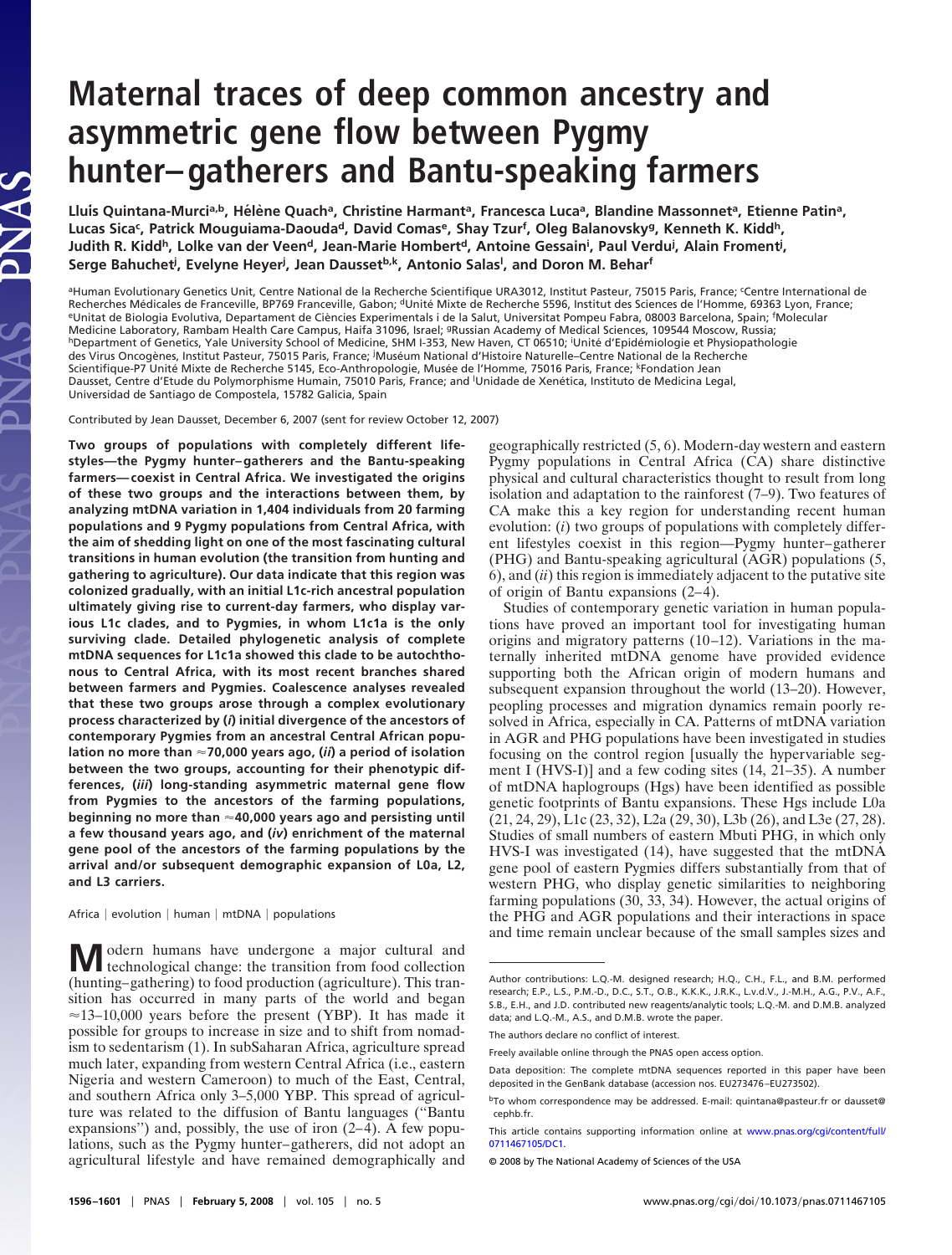|  |  |  |  |  | Table 1. General diversity indices and neutrality tests for the Bantu-speaking AGR and PHG populations studied |
|--|--|--|--|--|----------------------------------------------------------------------------------------------------------------|
|--|--|--|--|--|----------------------------------------------------------------------------------------------------------------|

| Population (code) | Location            | $n^*$ | Hq D $(SE)^+$ | Ht D $(SE)^*$ | Pi (SE) <sup>§</sup> | Tajima's D (P) <sup>1</sup> | Fu's $F_S(P)^{\text{T}}$ |
|-------------------|---------------------|-------|---------------|---------------|----------------------|-----------------------------|--------------------------|
| Agricultural      |                     |       |               |               |                      |                             |                          |
| Akele (KEL)       | Gabon, west         | 48    | 0.925(0.022)  | 0.985(0.008)  | 9.811 (4.571)        | $-0.70(0.262)$              | $-16.76$                 |
| Ateke (TEK)       | Gabon, southeast    | 54    | 0.945(0.012)  | 0.985(0.007)  | 9.088 (4.248)        | $-0.76(0.231)$              | $-21.96$                 |
| Benga (BEN)       | Gabon, northwest    | 50    | 0.931(0.016)  | 0.952(0.015)  | 9.922 (4.616)        | $-0.67(0.307)$              | $-4.53(0.101)$           |
| Duma (DUM)        | Gabon, east         | 47    | 0.925(0.016)  | 0.973(0.010)  | 9.258 (4.332)        | $-0.92(0.193)$              | $-9.09$                  |
| Eshira (GIS)      | Gabon, west         | 40    | 0.939(0.016)  | 0.971(0.012)  | 10.077 (4.703)       | $-0.68(0.293)$              | $-5.84(0.060)$           |
| Eviya (EVI)       | Gabon, center       | 38    | 0.898(0.023)  | 0.932(0.018)  | 9.135 (4.297)        | $-0.52(0.299)$              | $-0.08(0.539)$           |
| Ewondo (EWD)      | Cameroon, west      | 25    | 0.900(0.023)  | 0.933(0.023)  | 9.933 (4.702)        | 0.05(0.571)                 | 0.95(0.692)              |
| Fang (FAN-CM)     | Cameroon, south     | 39    | 0.880(0.028)  | 0.970(0.014)  | 9.333 (4.381)        | $-0.44(0.402)$              | $-9.46$                  |
| Fang (FAN-GB)     | Gabon, north        | 66    | 0.930(0.012)  | 0.971(0.009)  | 8.849 (4.132)        | $-0.78(0.235)$              | $-12.99$                 |
| Galoa (GAL)       | Gabon, west         | 51    | 0.925(0.019)  | 0.965(0.011)  | 9.002 (4.214)        | $-0.96(0.172)$              | $-6.13(0.047)$           |
| Kota (KOT)        | Gabon, east         | 56    | 0.900(0.023)  | 0.967(0.010)  | 10.562 (4.885)       | $-0.61(0.283)$              | $-8.28(0.021)$           |
| Makina (MAK)      | Gabon, center       | 45    | 0.928(0.017)  | 0.962(0.016)  | 9.306 (4.356)        | $-0.71(0.269)$              | $-7.28(0.027)$           |
| Mitsogo (TSO)     | Gabon, center       | 64    | 0.898(0.025)  | 0.961(0.011)  | 9.058 (4.224)        | $-0.84(0.219)$              | $-9.50$                  |
| Ndumu (NDU)       | Gabon, southeast    | 39    | 0.953(0.013)  | 0.973(0.013)  | 9.417 (4.418)        | $-0.92(0.178)$              | $-8.01$                  |
| Ngumba (NGU)      | Cameroon, west      | 88    | 0.932(0.010)  | 0.969(0.007)  | 10.090 (4.655)       | $-0.35(0.435)$              | $-14.10$                 |
| Nzebi (NZE)       | Gabon, southeast    | 63    | 0.949(0.010)  | 0.976(0.010)  | 8.955 (4.181)        | $-1.16(0.110)$              | $-22.92$                 |
| Obamba (OBA)      | Gabon, southeast    | 47    | 0.942(0.016)  | 0.988(0.007)  | 9.741 (4.542)        | $-1.13(0.108)$              | $-17.49$                 |
| Orungu (ORU)      | Gabon, west         | 20    | 0.905(0.041)  | 0.974(0.025)  | 10.895 (5.173)       | $-0.13(0.508)$              | $-3.53(0.090)$           |
| Punu (PUN)        | Gabon, southwest    | 52    | 0.946(0.014)  | 0.982(0.007)  | 9.124 (4.266)        | $-1.24(0.096)$              | $-15.94$                 |
| Shake (SHA)       | Gabon, east         | 51    | 0.899(0.022)  | 0.973(0.011)  | 10.195 (4.733)       | $-0.68(0.275)$              | $-13.01$                 |
| Eastern Pygmy     |                     |       |               |               |                      |                             |                          |
| Mbuti (MBU)       | <b>DRC</b>          | 39    | 0.710(0.041)  | 0.823(0.034)  | 6.877 (3.307)        | 1.05 (0.886)                | 2.69(0.851)              |
| Western Pygmy     |                     |       |               |               |                      |                             |                          |
| Babongo (BAB)     | Gabon, southeast    | 45    | 0.721(0.052)  | 0.749(0.058)  | 6.945 (3.327)        | $-0.27(0.493)$              | 1.75 (0.799)             |
| Baka (BAK-CC)     | Cameroon, center    | 30    | 0.540(0.080)  | 0.830(0.035)  | 5.425 (2.688)        | 0.26(0.655)                 | 3.34 (0.899)             |
| Baka (BAK-CW)     | Cameroon, southwest | 58    | 0.654(0.040)  | 0.786(0.037)  | 5.667 (2.757)        | $-0.75(0.256)$              | 1.52(0.766)              |
| Baka (BAK-GB)     | Gabon, northeast    | 39    | 0.533(0.034)  | 0.757(0.052)  | 4.124 (2.098)        | 0.08(0.569)                 | 2.76 (0.886)             |
| Bakola (BAKO)     | Cameroon, west      | 88    | 0.455(0.033)  | 0.722(0.024)  | 3.509 (1.805)        | 2.01(0.971)                 | 5.05 (0.942)             |
| Bakoya (BKY)      | Gabon, northeast    | 31    | 0.333(0.096)  | 0.548(0.087)  | 3.011 (1.614)        | $-0.99(0.190)$              | 4.26 (0.954)             |
| Biaka (BIA)       | CAR                 | 56    | 0.724(0.030)  | 0.823(0.030)  | 6.006(2.906)         | 0.05(0.632)                 | 2.42(0.857)              |
| Tikar (BEZ)       | Cameroon, north     | 35    | 0.464(0.054)  | 0.703(0.027)  | 2.911 (1.565)        | 1.46 (0.923)                | 4.38 (0.955)             |

**\***Sample size.

†Gene diversity based on haplogroup profiles (Hg D) and standard error (*SE*).

‡Gene diversity based on HVS-I sequence-based haplotypes (Ht D).

§Average number of pairwise differences (Pi).

¶All *P* values are 0.02 (for Fu's *FS*), unless otherwise stated.

limited number of directly sampled populations from CA and the low molecular resolution achieved with HVS-I and a few RFLP markers only.

This study provides insight into one of the most fundamental questions in human evolution: ancient and present-day genetic ties between AGR and PHG populations and the possible common ancestry between these two groups. We analyzed a large number of samples from CA, including Gabon, Cameroon, the Central African Republic (CAR) and the Democratic Republic of Congo (DRC), and present a population-based dataset of 1,404 samples, from 20 Bantu-speaking AGR populations (983 individuals) and nine PHG populations (421 individuals). We used a molecular approach with the highest resolution yet reported in CA, based on complete mtDNA sequences, to determine the phylogeny and phylogeography of mtDNAs from central African hunter–gatherers and farmers.

## **Results and Discussion**

**Impact of Lifestyle on Diversity and Demographic Patterns in Central African Belt.** We characterized mtDNA variation in all samples by direct sequencing of the HVS-I (16024–16383) and by genotyping a set of 33 single-nucleotide polymorphisms (SNPs) from the coding region [\[supporting information \(SI\) Fig. 4\]](http://www.pnas.org/cgi/content/full/0711467105/DC1) for accurate resolution into Hgs [\(SI Table 2\)](http://www.pnas.org/cgi/content/full/0711467105/DC1). We used Hg profiles and the HVS-I sequence diversity of the entire collection of 1,404 samples [\(SI Table 3\)](http://www.pnas.org/cgi/content/full/0711467105/DC1) to investigate the internal diversity and demography of the studied populations. AGR populations displayed higher levels of Hg diversity, sequence diversity, and mean numbers of pairwise differences than PHG populations (Table 1). Thirty-three subclades were identified, 32, 13, and 4 of which were present in Bantu-speaking AGR and western and eastern PHG populations, respectively [\(SI Table 2\)](http://www.pnas.org/cgi/content/full/0711467105/DC1). Standard neutrality tests and mismatch distributions identified population expansion signatures among AGR, with negative values for Tajima's *D* and Fu's *Fs* tests (significance of most Fu's *Fs*, Table 1) and a clearly unimodal mismatch distribution [\(SI Fig. 5\)](http://www.pnas.org/cgi/content/full/0711467105/DC1). These patterns contrasted with the nonsignificance of neutrality tests (Table 1) and the clearly multimodal mismatch distribution [\(SI Fig. 5\)](http://www.pnas.org/cgi/content/full/0711467105/DC1) of PHG populations. All genetic diversity indices showed demographic differences between AGR and PHG, with AGR populations showing signs of population growth and PHG populations of small population sizes and strong genetic drift.

# **Dissecting L1c Phylogeny Based on Complete Mitochondrial Genomes.**

The L1c Hg predominated in CA, as reported (30, 32, 33, 35). The various L1c clades observed accounted for 35.7% (AGR populations) to 94% (western PHG populations) of the mtDNAs [\(SI Table 2\)](http://www.pnas.org/cgi/content/full/0711467105/DC1). We investigated the internal structure of L1c, by complete genome sequencing of 27 mtDNA molecules covering the widest possible range of L1c variation, as inferred from HVS-I variation. The resulting mtDNA tree (Fig. 1) indicated an early split of L1c into L1c3 and L1c1'2'4'6, which then split into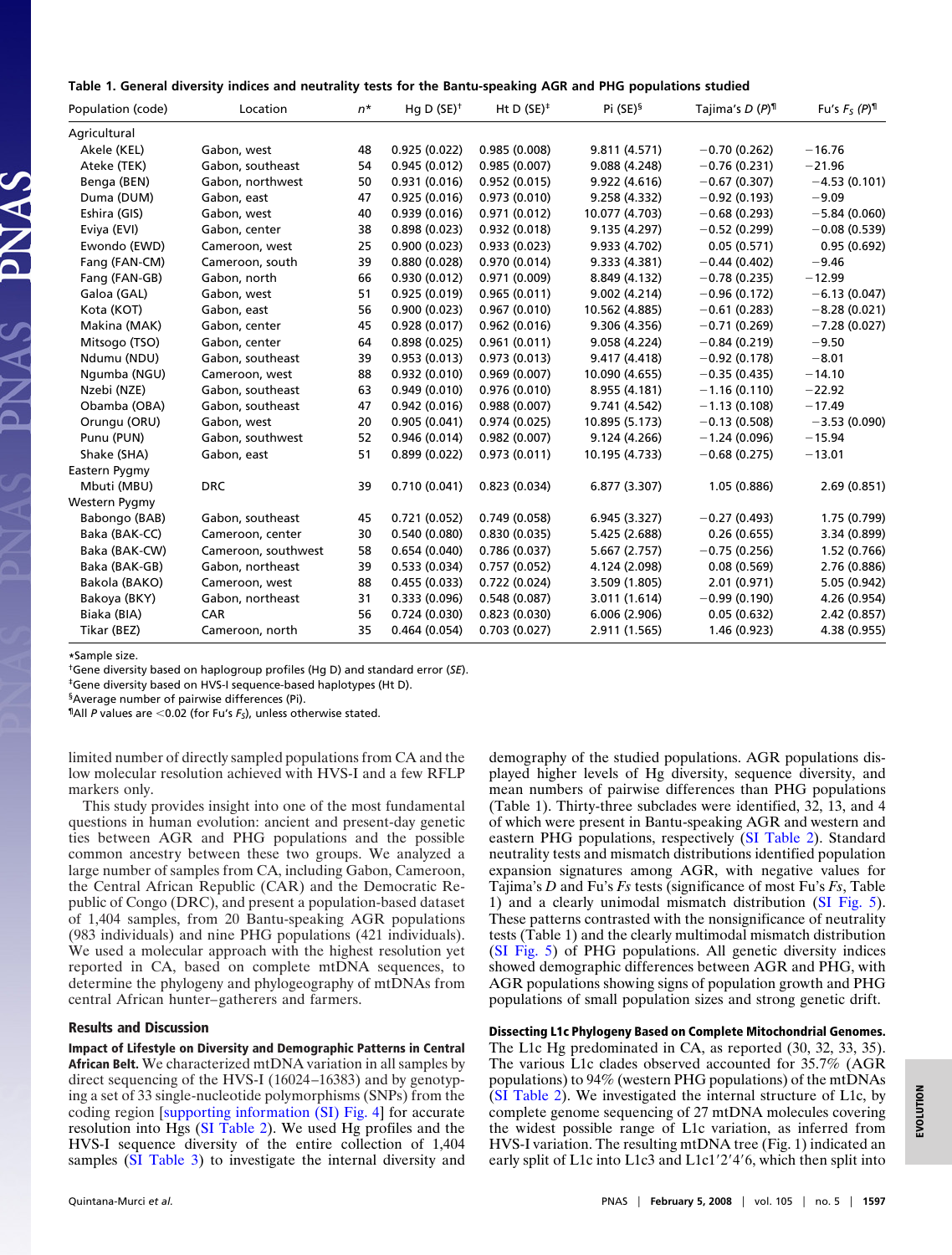

**Fig. 1.** Phylogenetic tree of complete mtDNA sequences belonging to haplogroup L1c. The tree is rooted on Hg L1 and shows subhaplogroup affiliations. Mutations are shown on the branches. Transitions are labeled in uppercase letters, transversions are indicated in lowercase letters, deletions are indicated by a "d" after the deleted nucleotide position, and insertions are indicated by a dot, followed by the number and type of inserted nucleotides. Underlined nucleotide positions occur at least twice in the tree. The exclamation mark (!) at the end of a nucleotide position denotes a reversion to the ancestral state in the relative pathway from the rCRS (36). Individuals highlighted in orange correspond to PHG and those in blue to Bantu-speaking AGR. Population codes for each individual are as in Table 1. Coalescence age estimates for the main subhaplogroups are also reported.

L1c1, L1c2-4, and L1c6. Coalescence time estimates for L1c and L1c1 were  $102,600 \pm 7,900$  and  $73,800 \pm 7,100$  YBP, respectively. Within L1c1, L1c1a coalesces at 57,100  $\pm$  7,900 YBP and comprises the L1c1a1 and L1c1a2 sister lineages, which coalesce at 41,300  $\pm$  7,900 and 24,600  $\pm$  5,600 YBP, respectively. When naming the clades within the L1c topology (Fig.  $\bar{1}$ ), we attempted to use the proposed HVS-I-based nomenclature (30, 33). We noted that the transition at 16293 alone is insufficient to define L1c1 as in ref. 30, although this control region site is the only one defining this branch. Based on complete genome information, we can now redefine the typical "Pygmy" clusters L1c1a and L1c1a1 (30) as L1c1a1a and L1c1a1a1, respectively. Finally, L1c2 retains its name but is now defined by nine coding region variants. Our complete mtDNA-based topology is not consistent with the recently proposed HVS-I-based clade L1c5 (33) (corresponding to L1c1a1 in ref. 30 and renamed L1c1a1a1 here). We did not use the L1c5 label in our topology, moving directly from L1c4 to L1c6 (represented by sample L280 in Fig. 1), to avoid confusion.

**Maternal Diversity Is Homogeneous but Stratified by Time in Farming Populations.** Despite the high levels of diversity of AGR populations from CA, the fraction of variation accounted for by interpopulation differences was very low  $(1.5\%; P < 0.0001)$ , indicating that almost all of the variation observed was within populations. Estimates of population differentiation  $(F_{ST})$  based on Hg frequencies showed that  $\approx 60\%$  of interpopulation comparisons were not significant. This lack of population differentiation is illustrated in the scatterplot of the first two principal components (PC) on which the AGR populations are tightly clustered (Fig. 2). Thus, AGR populations from CA displayed a diverse homogeneous pattern with little apparent internal structure.

Almost all known subSaharan African Hgs (30) were represented among AGR populations, with the exception of L0d and L0k, which are typical of the Khoi and San peoples of South Africa (37). The most frequent Hgs ( $>5\%$ ) observed were L1c1a (20.3%), L2a1 (13.3%), L0a1 (6.5%), L1b (6.4%), L3e2 (5.8%), L3e1 (5.7%), and L3f1b (5.7%) [\(SI Table 2\)](http://www.pnas.org/cgi/content/full/0711467105/DC1). We combined our data with a compiled database of  $>4,500$  mtDNA profiles reported from the various African subregions [\(SI Table 4\)](http://www.pnas.org/cgi/content/full/0711467105/DC1). L1c1a was the only Hg studied to show almost exclusive geographic clustering with CA [\(SI Table 5\)](http://www.pnas.org/cgi/content/full/0711467105/DC1). The other Hgs displayed variable frequency and diversity patterns between West, East,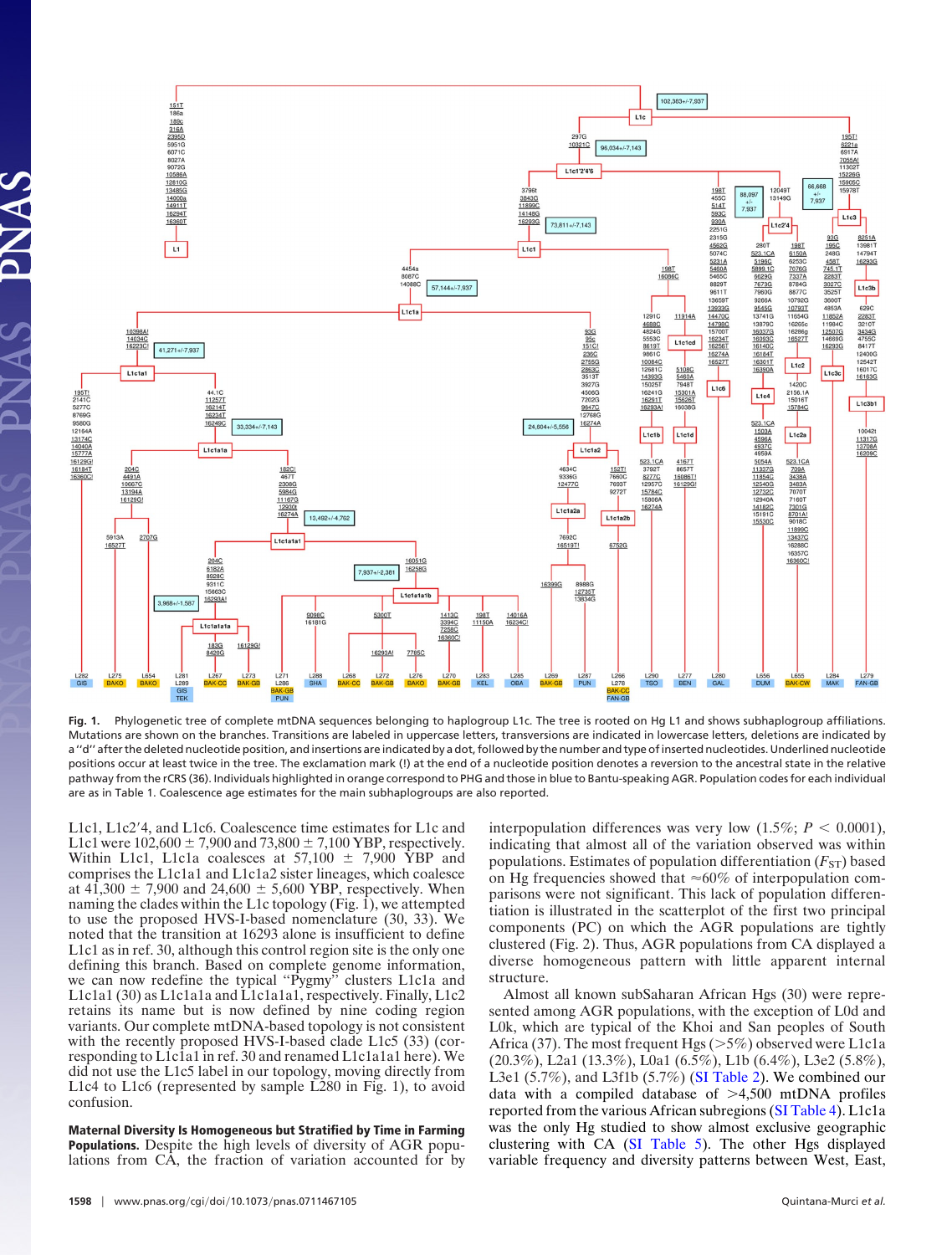

**Fig. 2.** PC plot based on haplogroup frequencies for the 29 population samples. For populations, codes, and geographic information, see Table 1.

and southeast Africa, indicating only that they originated in the equatorial zone. We investigated the geographic origin of L1c1a, by studying the frequency distribution and diversity of its ancestral types. L1c, with subclades L1c1-L1c6, had a frequency of 27% in CA, decreasing to  $\approx$  5% in both West and southeast Africa. The contemporary geographic distribution of L1c, including all its internal clades (Fig. 3), is consistent with the early arrival of L1c in CA (or a central African origin for this Hg, although this cannot be unambiguously proven), followed by a maturation phase in which L1c diversified (i.e., giving rise to its internal derivatives). The virtual restriction of L1c1a to CA provides evidence for an autochthonous origin of this lineage



**Fig. 3.** Spatial frequency distribution of haplogroup L1c in Africa. The interpolation map was constructed by using the frequencies of L1c, as observed in our dataset, and those retrieved from all published data on the African continent [\(SI Tables 4 and 5\)](http://www.pnas.org/cgi/content/full/0711467105/DC1) excluding PHG populations (therefore corresponding to the distribution of L1c among AGR populations). The map of the frequency of L1c in PHG populations and the geographic location of these populations are presented in the projected portion of CA, as presented in the lower lefthand corner of the figure. The PHG interpolation map is shown separately because of the unique demographic nature of these populations.

within this region. The coalescence age of L1c1a, estimated at 57,100  $\pm$  7,900 YBP, is also  $\approx$  25,000 years greater than those estimated for the other Hgs frequent in central African AGR populations  $(15,800 \text{ to } 29,400 \text{ YBP}, \text{ SI Table 5}).$  Our data therefore suggest that the contemporary maternal gene pool of AGR populations from CA has resulted from a gradual process in which an initial Central African gene pool dominated by L1c clades was subsequently enriched by the introgression (and/or expansion) of the L0a, L2, and L3 Hgs and their derivatives.

**A Single Maternal Ancestor of Contemporary Western Pygmies.** Our data showed a net separation between the eastern and western PHG of CA (all  $F_{ST}$  values for pairwise comparisons of eastern Mbuti with western PHG populations were very high (0.27–0.47) and highly significant), the Mbuti being an outlier on the PC plot (Fig. 2). We analyzed the Hg profile of the Mbuti based on coding-region sites. The Mbuti Hg profile comprised L0a2, L2\*, L2a2, and L5 [\(SI Table 2\)](http://www.pnas.org/cgi/content/full/0711467105/DC1). This maternal profile is qualitatively similar to that of eastern African populations (30) and very different from that of western PHG, indicating a lack of common maternal ancestry between eastern and western PHG. However, the extent to which this observation reflects a genuine general lack of common ancestry remains to be determined. Data for 80 autosomal loci from different African populations showed the Mbuti and Biaka PHG to be closely related, with both these groups more similar to West African than to East African populations (38). Further analyses of the paternally inherited Y-chromosome and sequence-based data from genome-wide autosomal regions are required to determine the mode and timing of divergence between western and eastern PHG.

The various populations of western PHG had similar Hg profiles and close affinities (Fig. 2, [SI Table 2\)](http://www.pnas.org/cgi/content/full/0711467105/DC1). The Babongo were an exception, clustering within the AGR group, suggesting greater gene flow between this population and AGR populations. Western PHG constituted a more heterogeneous group of populations than the AGR group in CA; the proportion of variation because of differences between populations was much higher for western PHG ( $11\%$ ;  $P < 0.0001$ ) than for AGR ( $1.5\%$ ;  $P < 0.0001$ ). Western PHG populations are dominated by two sister clades within L1c1a: L1c1a1 (53.4%) and L1c1a2 (30.1%) [\(SI Table 2\)](http://www.pnas.org/cgi/content/full/0711467105/DC1). Thus, based on the genotyping of our large population sample, aided by complete mtDNA sequences, we can conclude that  $\approx 83.5\%$  of contemporary western PHG are descended from a single maternal ancestor of the autochthonous Central African Hg L1c1a.

**Deep Common Ancestry and Asymmetric Gene Flow Between AGR and PHG.** Despite differences in diversity and demography between AGR and PHG, our data clearly show that both groups have the same most common haplogroup. Hg L1c1a, in the form of the sister clades L1c1a1 and L1c1a2, has a frequency of 20.3% in AGR populations and 83.5% in PHG populations. This common heritage is also evident from HVS-I based lineages within L1c1a1 and L1c1a2. The three most common HVS-I haplotypes among AGR populations are the root HVS-I haplotype 16129 16187 16189 16223 16274 16278 16293 16294 16311 16360 of L1c1a2 (8.3%), the root HVS-I haplotype 16051 16129 16187 16189 16214 16234 16249 16258 16274 16278 16293 16294 16311 16360 of L1c1a1a1b (5.7%), and the haplotype 16129 16187 16189 16214 16234 16249 16274 16278 16294 16311 16360 of L1c1a1 (2.6%). These haplotypes were also the most frequent among western PHG, reaching frequencies of 29.6%, 22.3% and 13.9%, respectively (Fig. 1 and [SI Table 3\)](http://www.pnas.org/cgi/content/full/0711467105/DC1). The sharing of the most frequent Hg and HVS-I-based haplotypes between AGR and PHG clearly indicates common maternal ancestry between the two groups and/or high levels of gene flow between them.

The occurrence of various L1c clades in both AGR and PHG, the particularly high frequencies of this Hg among all western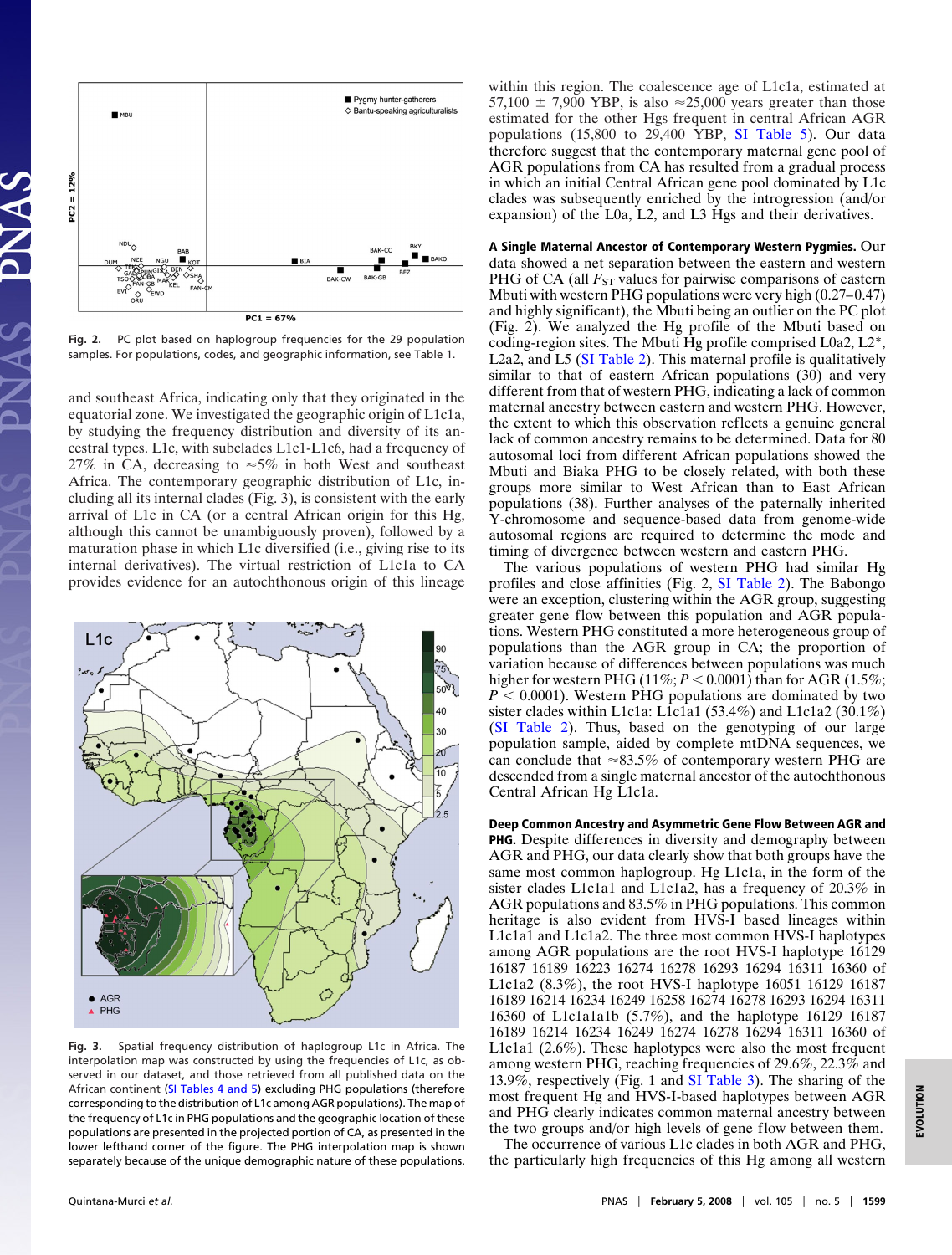PHG and the early coalescence age of the autochthonous L1c1a in CA ( $\approx$  57,100 YBP) suggest that the maternal gene pool of the ancestors of contemporary AGR and PHG was dominated by the various L1c clades (probably including Hgs now extinct). Two populations arose from this presumed ancestral population: the modern AGR population, which includes various L1c clades (L1c1a, L1c1b, L1c1c, L1c2–6, etc.), and the western PHG population, in which L1c1a is the only surviving clade. The Pygmies must have split from this ancestral population no more than  $\approx$  73,800 years ago, when L1c1a began to diverge from L1c1 (Fig. 1). A long period of isolation (i.e., genetic and/or cultural) must then have occurred, accounting for the phenotypic differences characterizing PHG groups (5, 39). However, a common maternal ancestry and isolation alone cannot account for the current intimate sharing of L1c1a lineages in AGR and PHG populations. The isolation period must therefore have been interrupted at a certain point by gene flow. The L1c1a clade appears to have evolved within PHG, given (*i*) the very high frequency of this Hg in the western PHG groups from various geographic locations and (*ii*) phylogeographic patterns for HVS-I, showing that L1c1a lineages are slightly more diverse among PHG (L1c1a haplotype diversity:  $0.772 \pm 0.014$  in PHG vs.  $0.738 \pm 0.021$  in AGR) and that almost all those present among AGR are shared with PHG. Moreover, the lack of PHGor AGR-specific well differentiated L1c1a lineages is not consistent with long isolation alone and suggests that subsequent gene flow must have occurred.

When considering the mode and timing of putative maternal gene flow between the ancestors of modern-day AGR and PHG populations, we must contemplate the different genetic, demographic, and cultural aspects of these groups. It seems unlikely that gene flow occurred in the AGR-to-PHG direction (actually, from the ancestors of farmers to Pygmies if gene flow occurred more than  $\approx$  4,000 YBP). First, gene flow from the diverse AGR populations, with their much greater diversity of Hgs, would have resulted in a much more assorted PHG gene pool than that currently observed (dominated by a single clade, L1c1a). Second, detailed ethnological data indicate that official marriages between AGR women and PHG men are forbidden in most societies. An exception to this cultural practice is found in the Babongo PHG. Intercultural marriages in both directions are more common in this population, accounting for the greater diversity of this population and its position on the PC plot (Fig. 2). By contrast, independent lines of evidence support instead long-standing maternal gene flow in the direction PHG-to-AGR, leading to enrichment of the AGR gene pool with L1c1a lineages. First, PHG women sometimes marry AGR men, and their children are integrated into the agricultural population (39). Second, contemporary demographic data estimate western PHG populations to consist of tens of thousands of individuals, whereas AGR populations are estimated to comprise tens of millions of individuals. The occurrence of L1c1a in  $\approx 20\%$  of AGR individuals is therefore unlikely to result from PHG-to-AGR gene flow in recent times. PHG-to-AGR gene flow must have occurred much earlier (from Pygmies to the ancestors of farmers), when the two populations were probably smaller and comparable, as would have been the case until the end of the Pleistocene (1). Third, our survey, based on complete mtDNA sequencing, shows that the same topographical structure of L1c1a is retrieved from both PHG and AGR, indicating substantial PHG-to-AGR gene flow since these populations first came into contact. The coalescence times of the two L1c1a lineages shared by AGR and western PHG are 41,200 for L1c1a1 and 24,600 for L1c1a2, indicating that PHG-to-AGR gene flow did not begin until  $\approx$ 40,000 years ago and then continued until a few thousand years ago, as indicated by the sharing of minor and recent subclades of L1c1a between the two groups (e.g., the coalescence time of L1c1a1a1a is  $3,960 \pm 1,600$ , Fig. 1). These

data thus provide insight into the long history of interactions between the ancestors of present-day AGR and PHG, which has been characterized by episodes of isolation followed by recurrent, long-term asymmetric gene flow between the two groups.

## **Conclusions**

The mtDNA data presented here suggest that the ancestral population in CA that eventually gave rise to modern-day AGR and PHG populations, consisted principally of L1c clades that have survived to give the diverse forms observed among AGR, and essentially a single lineage among western PHG. The maternal gene pool composition of modern western PHG suggests a small number of ancestors that started to diverge from an ancestral Central African population no more than  $\approx 70,000$ YBP. After a period of isolation, accounting for current phenotypic differences between AGR and PHG, gene flow between the ancestors of the two groups began to occur no more than  $\approx$ 40,000 YBP. Our data are consistent with continuous maternal gene flow from PHG-to-(proto)AGR over a long period. Unlike that of PHG, the proto-AGR maternal gene pool was enriched by the more recent arrival of L0a, L2, and L3 carriers, coinciding with the introduction of Late Stone Age technologies in the region and paving the way for the most important demographic, linguistic, and technological event in subSaharan Africa: the Bantu expansions.

#### **Materials and Methods**

**Samples.**We collected data for 1,404 individuals from different populations of Bantu-speaking AGR and PHG (Table 1). The AGR dataset corresponds to 983 individuals from 20 different populations, and the PHG dataset corresponds to 421 individuals from one eastern and eight western PHG populations. All individuals were unrelated healthy donors who gave appropriate informed consent.

We compared the mtDNA diversity in this dataset with 4,547 mtDNA profiles from various African subregions summarized in the mtDNA comprehensive database MURKA [\(SI Table 4\)](http://www.pnas.org/cgi/content/full/0711467105/DC1). Because most of these studies have a lower resolution (Hg definition) than ours, we limited Hg definitions to the deepest common denominator available. For the HVS-I, we considered positions 16090 –16365, which were common to all studies. Previously reported samples lacking Hg definition or with information for HVS-I not encompassing the 16090 –16365 sequence range or containing ambiguities were eliminated from the analysis. For comparisons of AGR populations only, PHG samples were excluded from the analysis. The definition of subregions within Africa [\(SI](http://www.pnas.org/cgi/content/full/0711467105/DC1) [Table 4\)](http://www.pnas.org/cgi/content/full/0711467105/DC1) was as described (30).

**mtDNA Sequencing.** The first hypervariable segment (HVS-I) of the control region was sequenced in all samples, and variable positions were determined from position 16024 to 16383. The cytosine-track length variation at positions 16182 and 16183 in HVS-I was excluded from the analysis [\(SI Table 3\)](http://www.pnas.org/cgi/content/full/0711467105/DC1). For complete mtDNA sequencing, 18 primers were used to yield nine overlapping fragments, as reported (40). The nine fragments were purified and sequenced, by using 56 internal primers to obtain the complete mtDNA genome. The complete mtDNA sequences reported here have been submitted to GenBank (accession nos. EU273476 –EU273502). Sequence quality was ensured as follows: each base pair was determined once with a forward and once with a reverse primer, any ambiguous base call was checked by additional and independent PCR and sequencing reactions, and all sequences were examined by two independent investigators.

**Hg Assignment.** Based on the complete mtDNA sequences reported here and in the most recent mtDNA phylogenies (refs. 41 and 42 and D.M.B., unpublished work), 33 SNPs were tested in a hierarchical order [\(SI Fig. 4\)](http://www.pnas.org/cgi/content/full/0711467105/DC1). Ten SNPs were initially genotyped in all samples, to identify the major Hgs to which they belonged [\(SI Fig. 4,](http://www.pnas.org/cgi/content/full/0711467105/DC1) in red). Within each Hg, we then genotyped a number of SNPs, to determine their exact location within the Hg [\(SI Fig. 4,](http://www.pnas.org/cgi/content/full/0711467105/DC1) in blue). These 33 diagnostic SNPs were genotyped by fluorescence polarization (VICTOR-2TM Technology; PerkinElmer) or by direct sequencing of the genomic region flanking the corresponding SNP. Finally, the polymorphic site at position 16241 in the HVS-I was used to identify L1c1b within L1c1; 16265c and 16286g were used to differentiate between L1c2 and L1c4 within L1c2-4; 16362 and